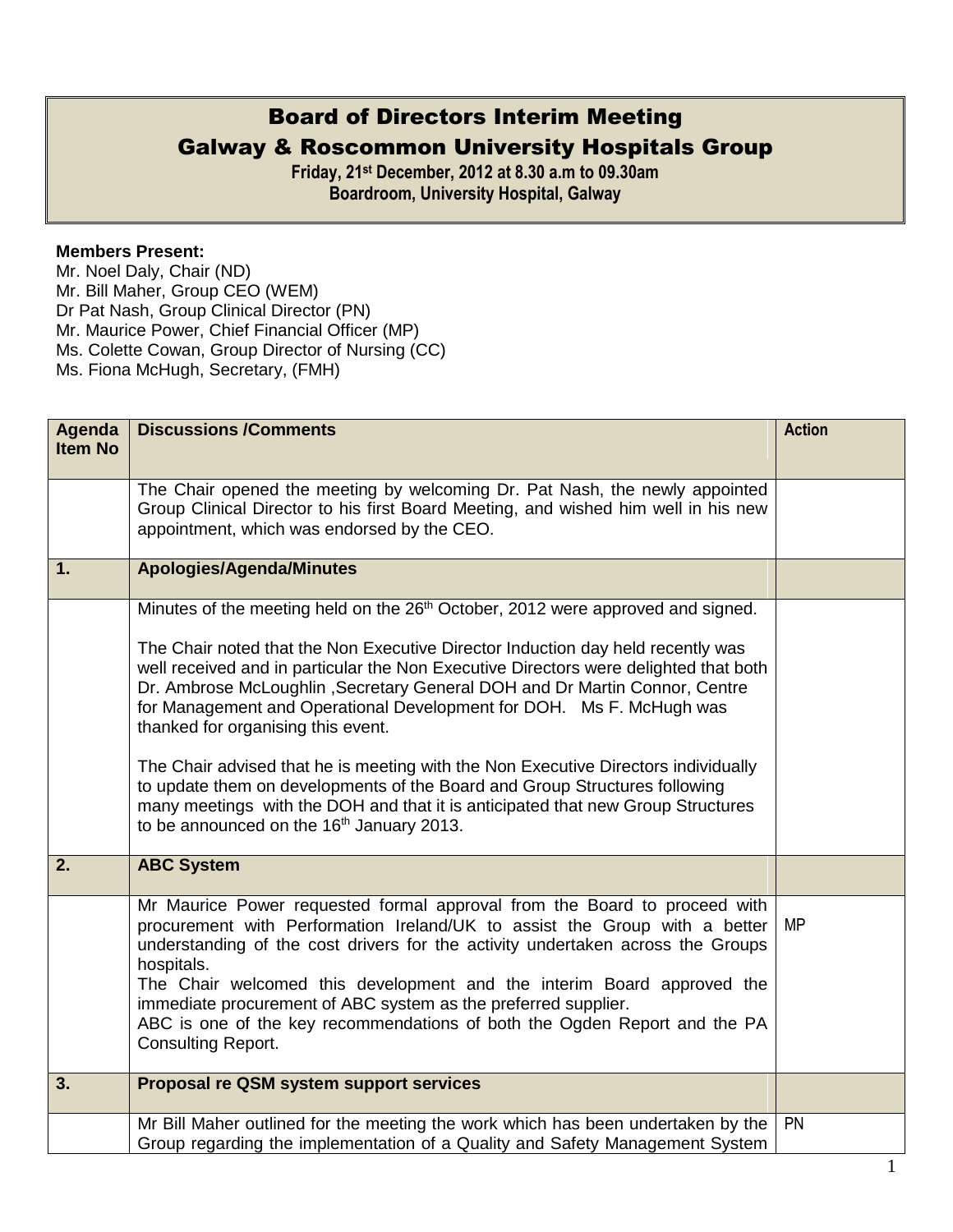|    | to support services of the new Governance Structure of the Group and in particular<br>the newly formed Patient Safety Committee and requested formal approval from<br>the Board to go to procurement with HCI Health Care to provide additional support<br>pending reorganisation of the Quality and Safety Function and help manage patient<br>safety and risk.                                                                                                                                                                                                                                                                                                              |            |
|----|-------------------------------------------------------------------------------------------------------------------------------------------------------------------------------------------------------------------------------------------------------------------------------------------------------------------------------------------------------------------------------------------------------------------------------------------------------------------------------------------------------------------------------------------------------------------------------------------------------------------------------------------------------------------------------|------------|
| 4. | <b>ICT update</b>                                                                                                                                                                                                                                                                                                                                                                                                                                                                                                                                                                                                                                                             |            |
|    | Mr Maurice Power outlined the progress regarding the Electronic Documentation<br>Patient Record System (EDPRS). It was noted that to proceed to tender Centre for<br>Management and Organisation Development (CMOD) approval is required. The<br>Group are working towards a target submission date to CMOD for their meeting in<br>February 2013; in the meantime work is ongoing on developing the specification<br>document for the project.                                                                                                                                                                                                                               | MP         |
|    | The Board noted the development and requested that Maurice Power seek advice<br>from National Procurement regarding the next steps and also acknowledged the<br>work carried out to date and in particular Martin Molloy's contribution in producing<br>the business case template required for submission to CMOD.                                                                                                                                                                                                                                                                                                                                                           |            |
| 5. | <b>Governance Arrangements - Next Steps</b>                                                                                                                                                                                                                                                                                                                                                                                                                                                                                                                                                                                                                                   |            |
|    | Mr Maurice Power requested formal approval from the Board to go to tender for<br>Consultancy support to assist with the completion of the Governance<br>arrangements for the Group. The Chair acknowledged the progress to date in the<br>development of the overall Governance Framework and requested that funding for<br>the project be sought from the Secretary General DOH.<br>The interim Board approved the Governance Framework request to tender.                                                                                                                                                                                                                   | MP         |
| 6. | <b>International Partnership Programme</b>                                                                                                                                                                                                                                                                                                                                                                                                                                                                                                                                                                                                                                    |            |
|    | Mr Bill Maher presented the proposed itinerary for the HIMMS Conference /<br>International Relations Programme ( $27th$ February – $4th$ March 2013) incorporating<br>visits to leading USA hospitals and Universities and outlined the importance of this<br>programme to address a number of key strategic objectives for the Group. The<br>Chair advised the Board that Ambrose McLoughlin Secretary General was keen to<br>participate and will also travel. It was noted that it was important to identify the right<br>partners going forward. The interim board approved this trip and requested that the<br>board receive an update/ action plan following the visit. | WEM/ND     |
|    | The CEO recommended that a similar fact finding programme be arranged for the<br>UK and Northumberland was suggested. The Board recommended that formal<br>links with the UK be set up in a similar manner to the International Partnership<br>Programme. Mr Bill Maher and Ms Colette Cowan to take forward and identify<br>programme /likely dates.                                                                                                                                                                                                                                                                                                                         | <b>WEM</b> |
| 7. | <b>Due Diligence Update</b>                                                                                                                                                                                                                                                                                                                                                                                                                                                                                                                                                                                                                                                   |            |
|    | The report submitted by Mr Tony Canavan COO regarding the progress to date on<br>the Due Diligence with Mayo General Hospital circulated prior to meeting was<br>discussed. Noted a comprehensive report for presentation will be completed for the<br>next Board Meeting.                                                                                                                                                                                                                                                                                                                                                                                                    | <b>TC</b>  |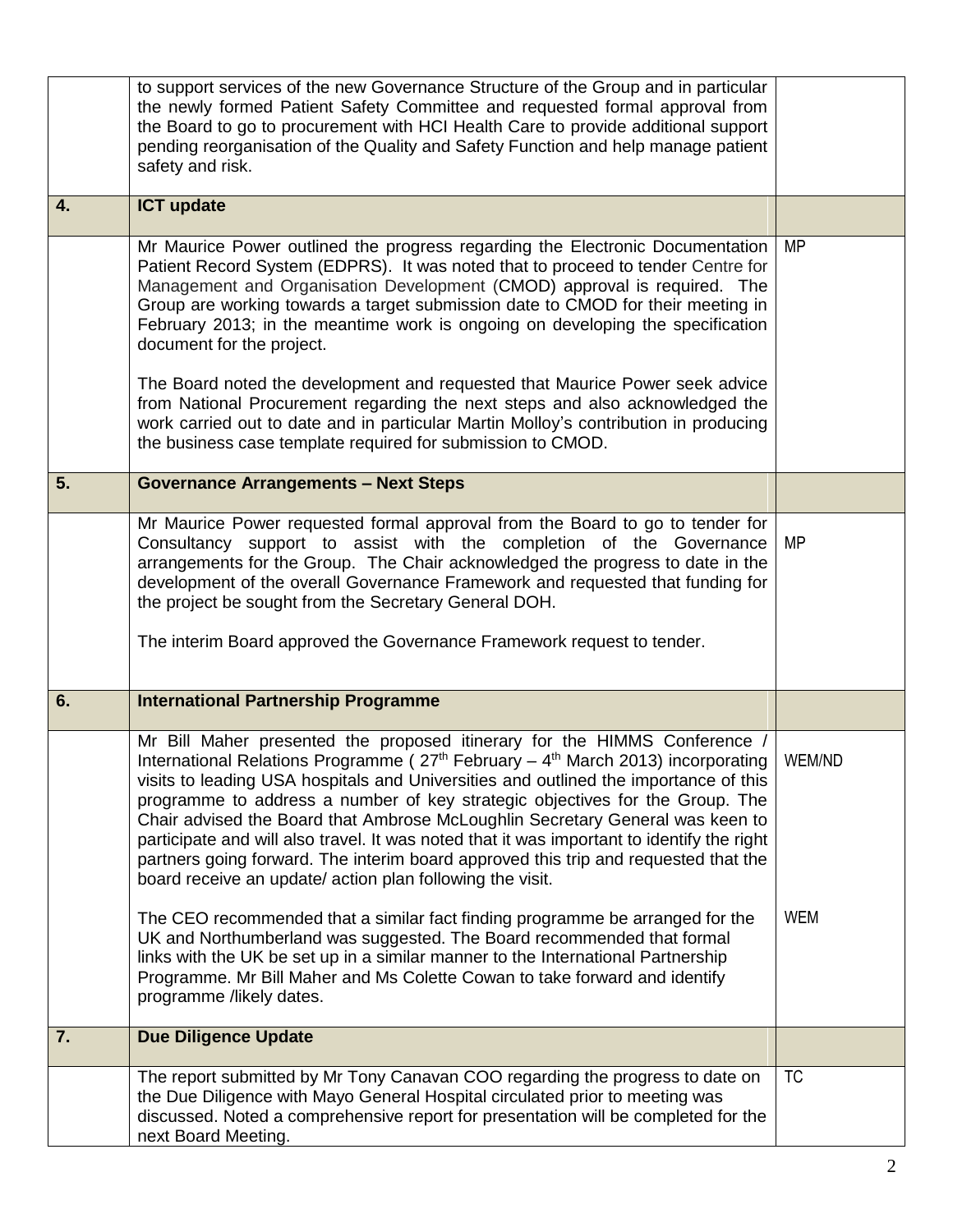|     | The Chair proceeded to update the interim Board on developments of the Prof.<br>John Higgins report and advised that it is anticipated that the report will be made<br>available on the 1<br>6 <sup>th</sup> January. Mayo General Hospital will join the Group and it is anticipated that<br>Sligo General Hospital and Letterkenny General Hospital will be added as<br>subgroups to the Group. It is unclear how the governance model will work at this<br>stage.<br>It was agreed that Mr Noel Daly would seek a meeting with the Secretary General<br>regarding new Group Structures before the Groups are formally announced.                                                                                                                                                                                                                                                                                                                                                                                       |            |
|-----|---------------------------------------------------------------------------------------------------------------------------------------------------------------------------------------------------------------------------------------------------------------------------------------------------------------------------------------------------------------------------------------------------------------------------------------------------------------------------------------------------------------------------------------------------------------------------------------------------------------------------------------------------------------------------------------------------------------------------------------------------------------------------------------------------------------------------------------------------------------------------------------------------------------------------------------------------------------------------------------------------------------------------|------------|
| 8.  | <b>Service Plan 2013</b>                                                                                                                                                                                                                                                                                                                                                                                                                                                                                                                                                                                                                                                                                                                                                                                                                                                                                                                                                                                                  |            |
|     | The National Service Plan for 2013 circulated prior to the meeting was discussed.<br>The following key points were noted.<br>Hospitals allocation will be based on 2012 Outturn<br>There will be a 3.2% budget reduction applied to the outturn.<br>The Group will have to absorb a budget reduction relating to the Croke Park<br>$\bullet$<br>agreement (yet to be quantified)<br>There will be some additional funding for demographics including oncology<br>drugs.<br>There will be some additional funding for new services such as colorectal<br>screening programme<br>There is a further $€150m$ reduction not yet allocated.<br>The interim Board acknowledged the significant progress and the Chair on his own<br>behalf and on behalf of the interim Board thanked Maurice Power for his efforts in<br>relation to the Service Plan and related budget for 2013.                                                                                                                                             | <b>WEM</b> |
|     | Mr Maurice Power to update Board on developments                                                                                                                                                                                                                                                                                                                                                                                                                                                                                                                                                                                                                                                                                                                                                                                                                                                                                                                                                                          | <b>MP</b>  |
| 9.  | <b>Matters Arising</b>                                                                                                                                                                                                                                                                                                                                                                                                                                                                                                                                                                                                                                                                                                                                                                                                                                                                                                                                                                                                    |            |
|     | The CEO advised the Board that interview for the Clinical Director for Medicine and<br>the General Manager Post for GUH are taking place later today.<br>The CEO updated the interim Board on the Savita Halappanavar (RIP) inquiry and<br>advised that a meeting took place with Q4 at the request of the Secretary General<br>to support the communication process of this enquiry. Mr. Jackie Gallagher from<br>Q4 has now been appointed to lead the communication process. The Chair<br>advised that he will negotiate the fee payable to Q4 with the Secretary General and<br>Mr Gallagher.<br>The following were also noted<br>HIQA have agreed their terms of reference and have appointed 5 of the 6<br>members of the investigation team and have yet to advise when the<br>investigation will commence.<br>The internal review headed by Prof. Sabaratnam Arulkumaran into the<br>$\bullet$<br>death of SH is ongoing and the draft report for accuracy is due to be<br>received next week 28th December 2012. |            |
| 10. | <b>Any other Business</b>                                                                                                                                                                                                                                                                                                                                                                                                                                                                                                                                                                                                                                                                                                                                                                                                                                                                                                                                                                                                 |            |
|     | The Chair thanked everyone for their support since his appointment on the 11 <sup>th</sup>                                                                                                                                                                                                                                                                                                                                                                                                                                                                                                                                                                                                                                                                                                                                                                                                                                                                                                                                |            |